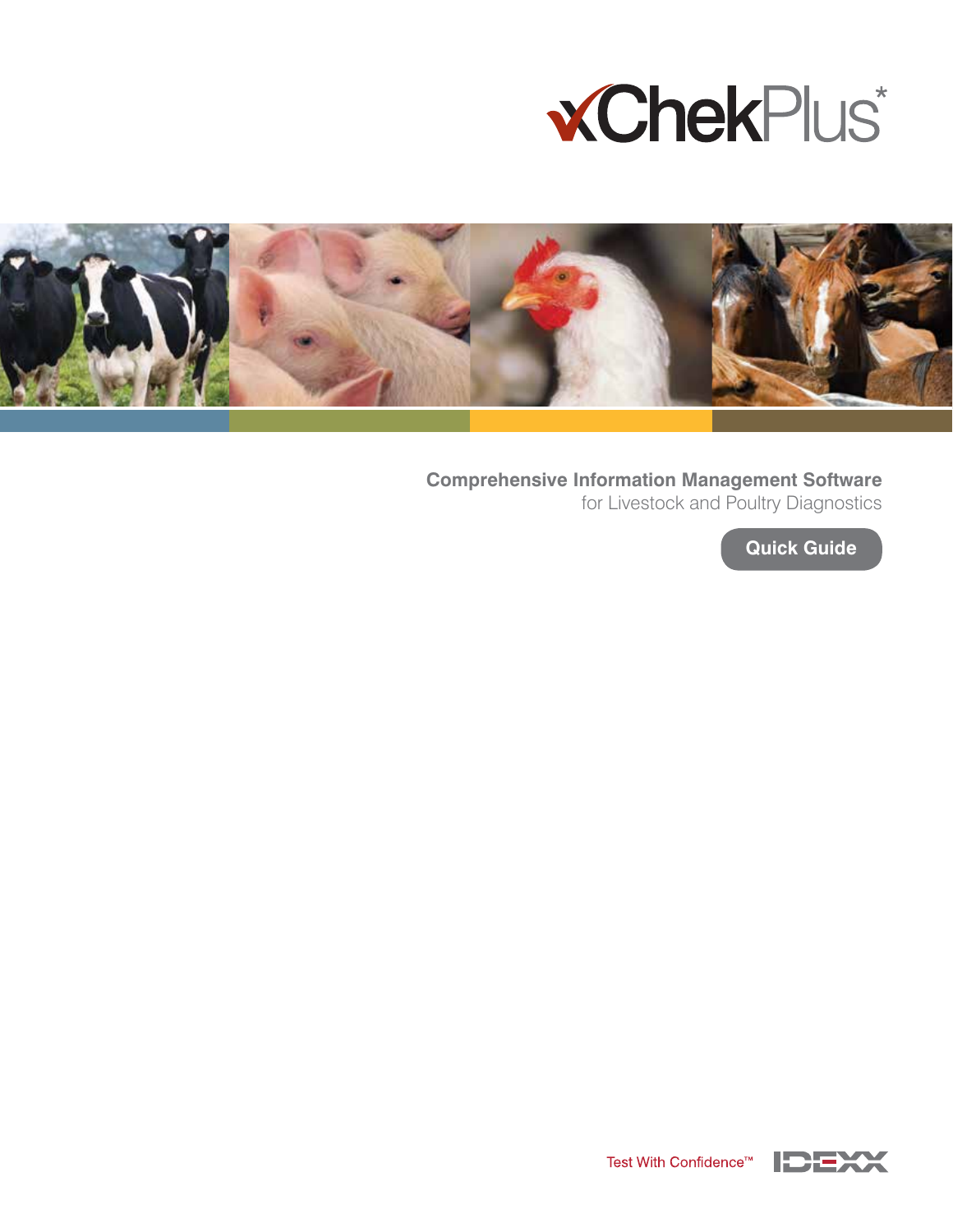# **Contents**

#### **Proprietary Rights Notice**

Information in this document is subject to change without notice. Companies, names, and data used in examples are fictitious unless otherwise noted. No part of this document may be reproduced or transmitted in any form or by any means, electronic, mechanical or otherwise, for any purpose, without the express written permission of IDEXX Laboratories. IDEXX Laboratories may have patents or pending patent applications, trademarks, copyrights or other intellectual or industrial property rights covering this document or subject matter in this document. The furnishing of this document does not give a license to these property rights except as expressly provided in any written license agreement from IDEXX Laboratories.

© 2012 IDEXX Laboratories, Inc. All rights reserved. • 101903-01

\*xChekPlus is a trademark or registered trademark of IDEXX Laboratories, Inc. or its affiliates in the United States and/or and other countries. Excel is either a registered trademark or trademark of Microsoft Corporation in the United States and/or other countries. WinZip is a registered trademark of WinZip International LLC.

IDEXX and Test With Confidence are trademarks or registered trademarks of IDEXX Laboratories, Inc. or its affiliates in the United States and/or and other countries.

The IDEXX Privacy Policy is available at idexx.com.



One IDEXX Drive Westbrook, Maine 04092 USA idexx.com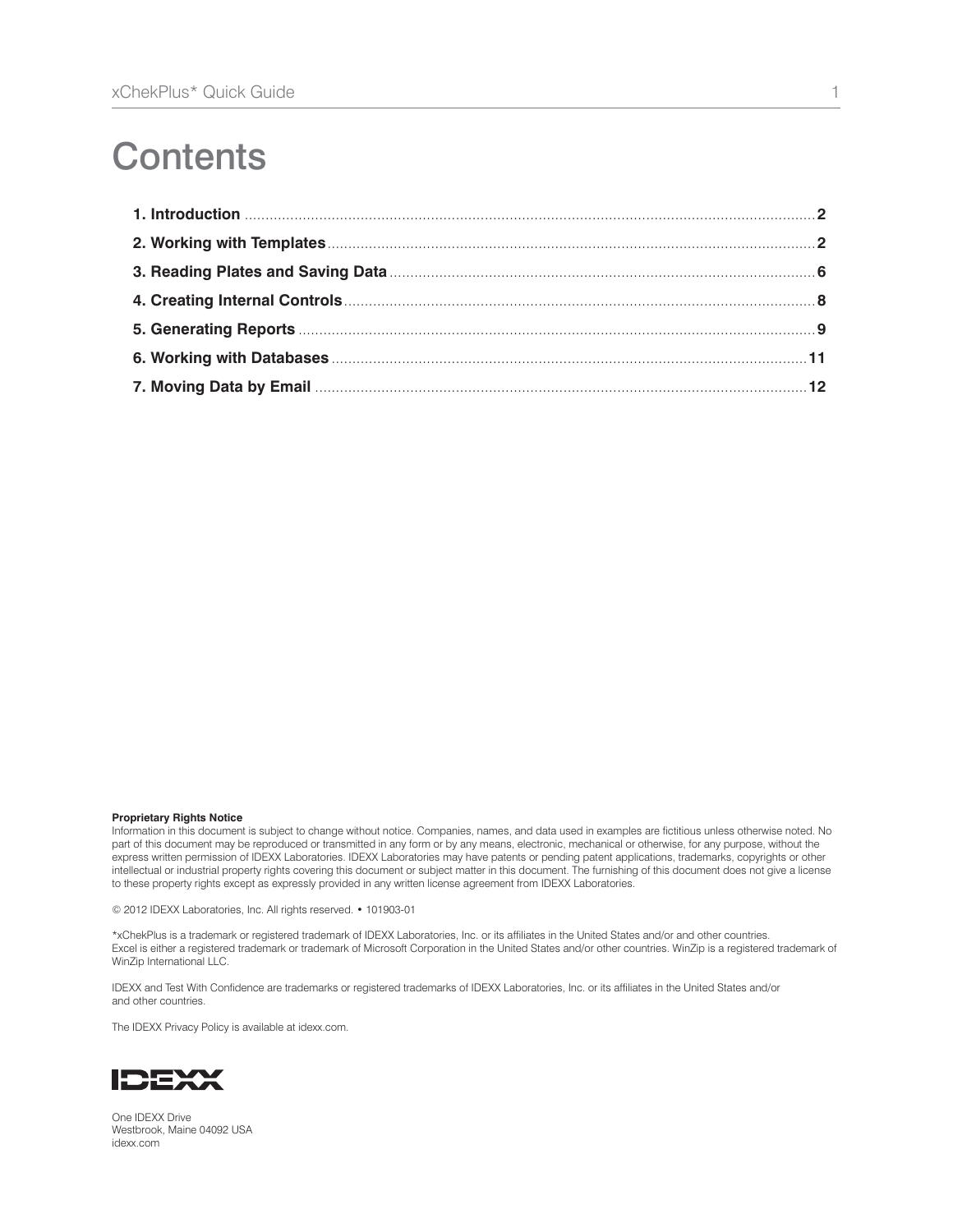# 1. Introduction

xChekPlus\* software is a comprehensive information management system developed by IDEXX specifically for the livestock and poultry industries.

This guide provides the essential information you need to quickly start using xChekPlus software to run IDEXX tests; view, save, and export test results; and run reports.

For detailed information about all xChekPlus features, refer to the *xChekPlus User's Guide*.

## 2. Working with Templates

### 2.1 Creating a Template

A template is a map that tells xChekPlus\* software how the controls and samples are arranged on test plates.

When you create a template, you specify the location of the samples on the plate and identify the cases to which the samples belong. It is best to build a template **before** reading a plate.

#### **To create a template:**

- 1. Open xChekPlus software.
- 2. Select File > Template. The Template Manager opens.
- 3. Select an assay from the appropriate species tab and then click **New**. The Template Editor opens, displaying a new template with default control wells.
- 4. In the Template Name field, type a template name or leave the default name (which is based on the current date).
- 5. In the table at the bottom of the window, add a case by entering information in the data row below the controls (press the right arrow  $\rightarrow$  or the TAB key to move from field to field):
	- a. In the Case field, enter a case identification number.
	- b. In the **Count** field, enter the number of samples in the case.
	- c. Enter additional information, such as tube number, age, etc., in the appropriate fields.

 Note: The wells in the plate diagram are marked with the "key code" assigned to this case (the first case is always A).

Tip: In the template, double-click on Tube Number or Animal ID to open a dialog box; then copy and paste tube numbers or animal IDs from an Excel\* spreadsheet into the template.

- d. To enter the next case, press the down-arrow  $\downarrow$  key or click **New**. The cursor moves to the next data strip.
- 6. Repeat step 5 until you've added all the cases for this template.
- 7. When finished, click OK and then click Done.

For instructions on using the template to read a plate, see "Reading Plates and Saving Data."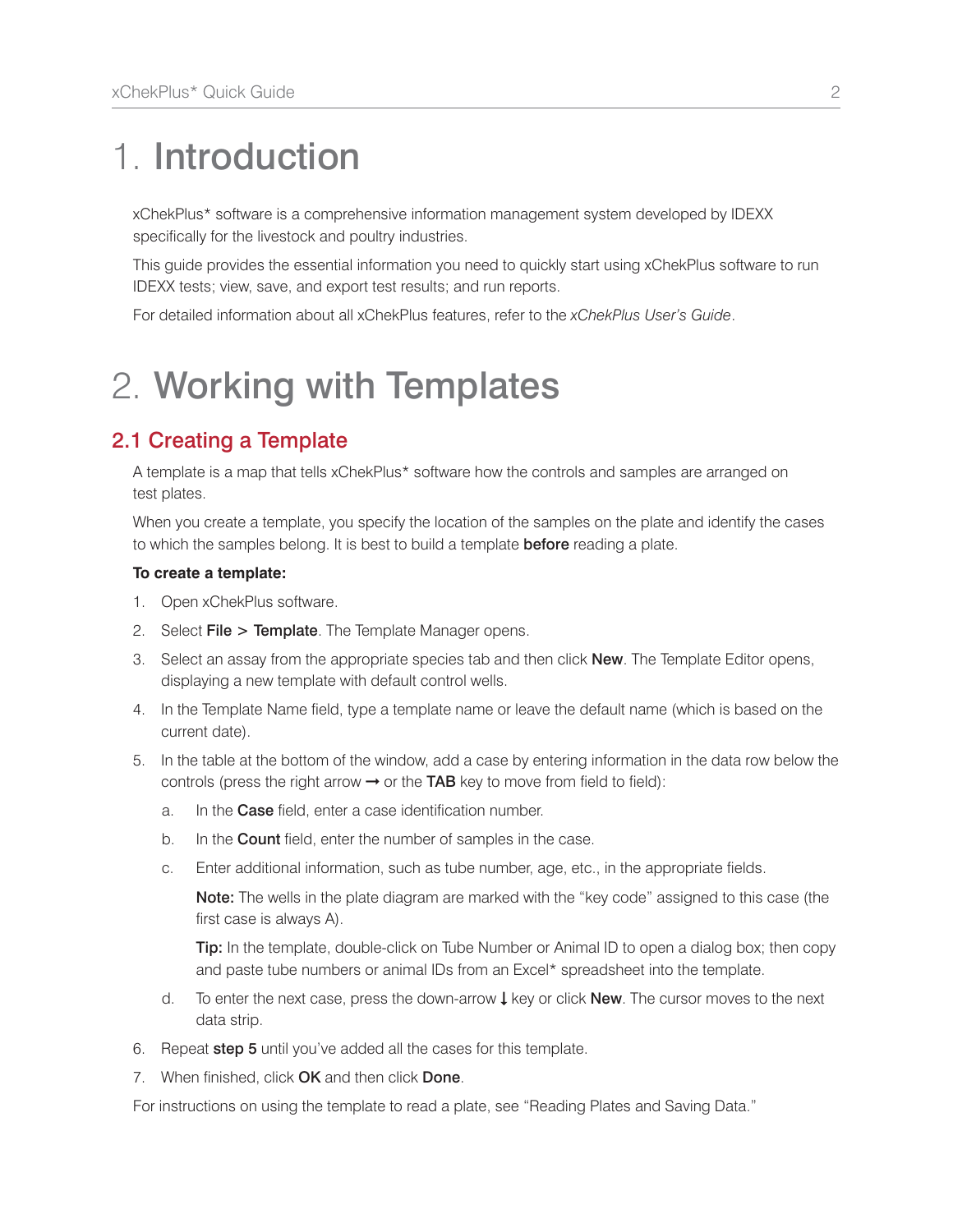### 2.2 Inserting and Deleting Cases

Inserting a case places a new case between two cases already in the template.

#### **To insert or delete a case:**

- 1. In the template, decide where the new case should go, and then highlight the case below that location. The new case will be inserted above the case you highlight.
- 2. Click **Insert** and then enter the case information in the new row.
- 3. To delete a case, click anywhere in the case row, click Delete, and then click Yes when prompted to confirm the deletion.

### 2.3 Moving Controls on Partial Plates

If you are using a partial plate, you may want to move the controls to a new location. Controls must always **precede** the samples on the plate.

#### **To move controls on a partial plate:**

- 1. Create a new template for the partial plate, but do not add case information.
- 2. In the plate layout, right-click in cell A1, and select **Move Controls**.
- 3. Choose the row and column where you want to place the controls.
- 4. Click OK.
- 5. Complete the template as usual, placing all samples after the control wells.
- 6. If desired, enter case information via the Case Info button.

## 2.4 Splitting Controls

By default, controls are placed in the upper left corner of the plate. However, you can split controls if needed, by placing one negative and one positive control at the beginning of the plate and one negative and one positive control after the last case on the plate. Many different control combinations are possible using this functionality. The example below is just one possibility.

#### **To split controls:**

- 1. Create a new template, but do not add case information.
- 2. Click **Controls**, and then drag a negative control and a positive control into the first two empty wells after the well marked with key code "A" in the plate diagram.
- 3. To remove the extra positive and negative control wells at the start of your plate, right-click on each of the extra control wells in the plate diagram and select Delete.
- 4. Add the case name and sample count to the template and add any additional case information.
- 5. To add additional cases, click New and repeat step 4.
- 6. If desired, enter case information using the Case Info button.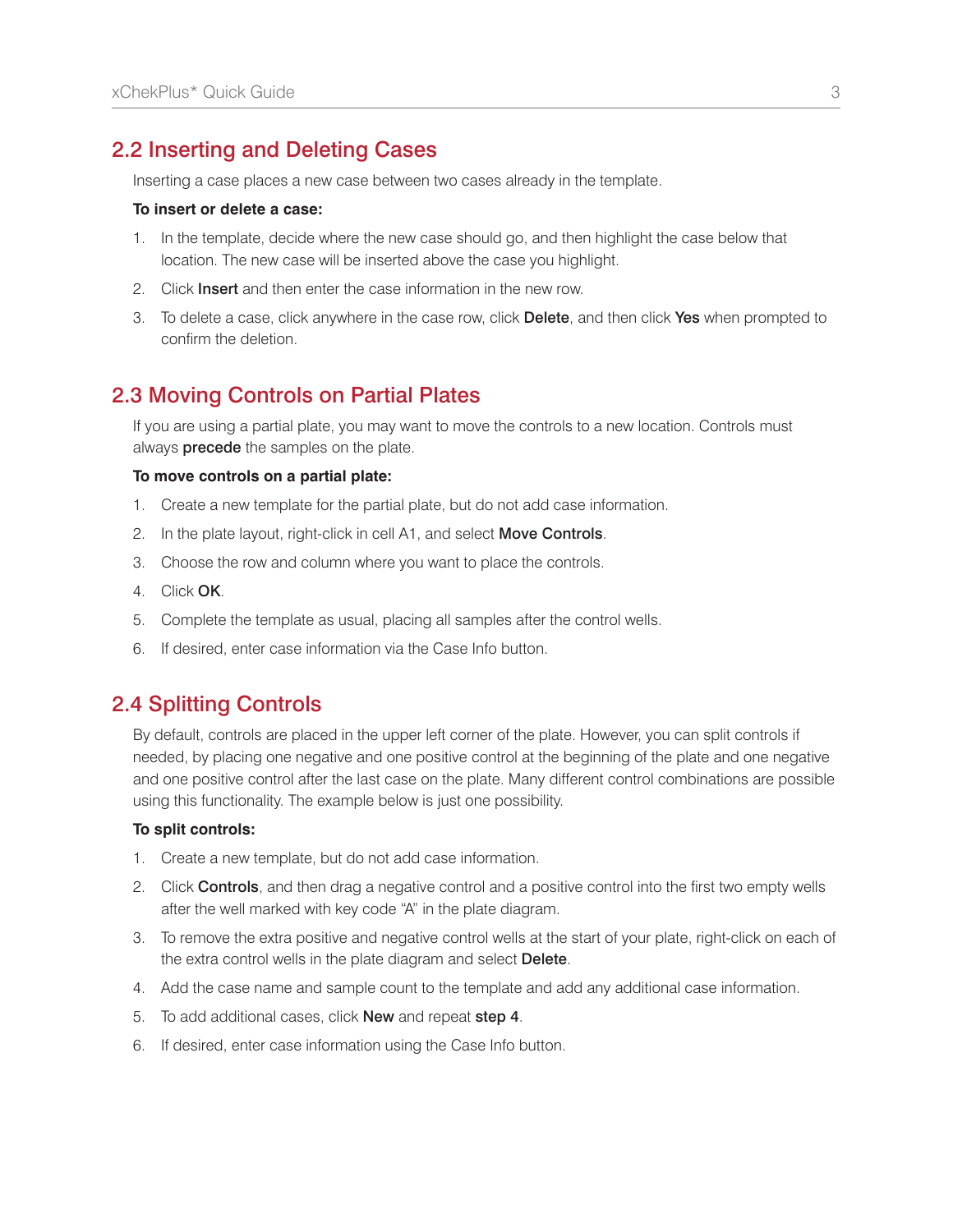### 2.5 Adding Internal Control Wells

Internal controls (ICs) can be added to the beginning of the plate directly after the kit controls and before the first case or after the final case.

#### **To add IC wells if using a single plate:**

- 1. Open a new template and add the cases.
- 2. Click the Controls button and drag an IC to the well(s) before the first case or after the final case of the template.

#### **To add IC wells if the case will extend onto a second plate:**

- 1. Open a new template and click the Controls button.
- 2. From the Control Wells dialog box, drag an IC into the first empty well before or after Key Code A.
- 3. Add the case name(s) and sample count to the template.

## 2.6 Adding Additional Case Information

You can add additional case information as you build a template; immediately after reading plates; or later, by opening a saved data file.

#### **To add case information as you build a template:**

1. In the template, click in the data strip for the case you want, and then click Case Info.

The case dialog box opens. It displays the case number for the currently selected case.

- 2. On the Case tab, enter or select information for the current case, as needed.
- 3. On the Population tab, enter or select information for the population, as needed.
- 4. To enter case information for another case, use the scroll arrows at the bottom of the window to select the case, and then repeat steps 2–3 to enter case and population information.
- 5. When finished, click OK to save the case information.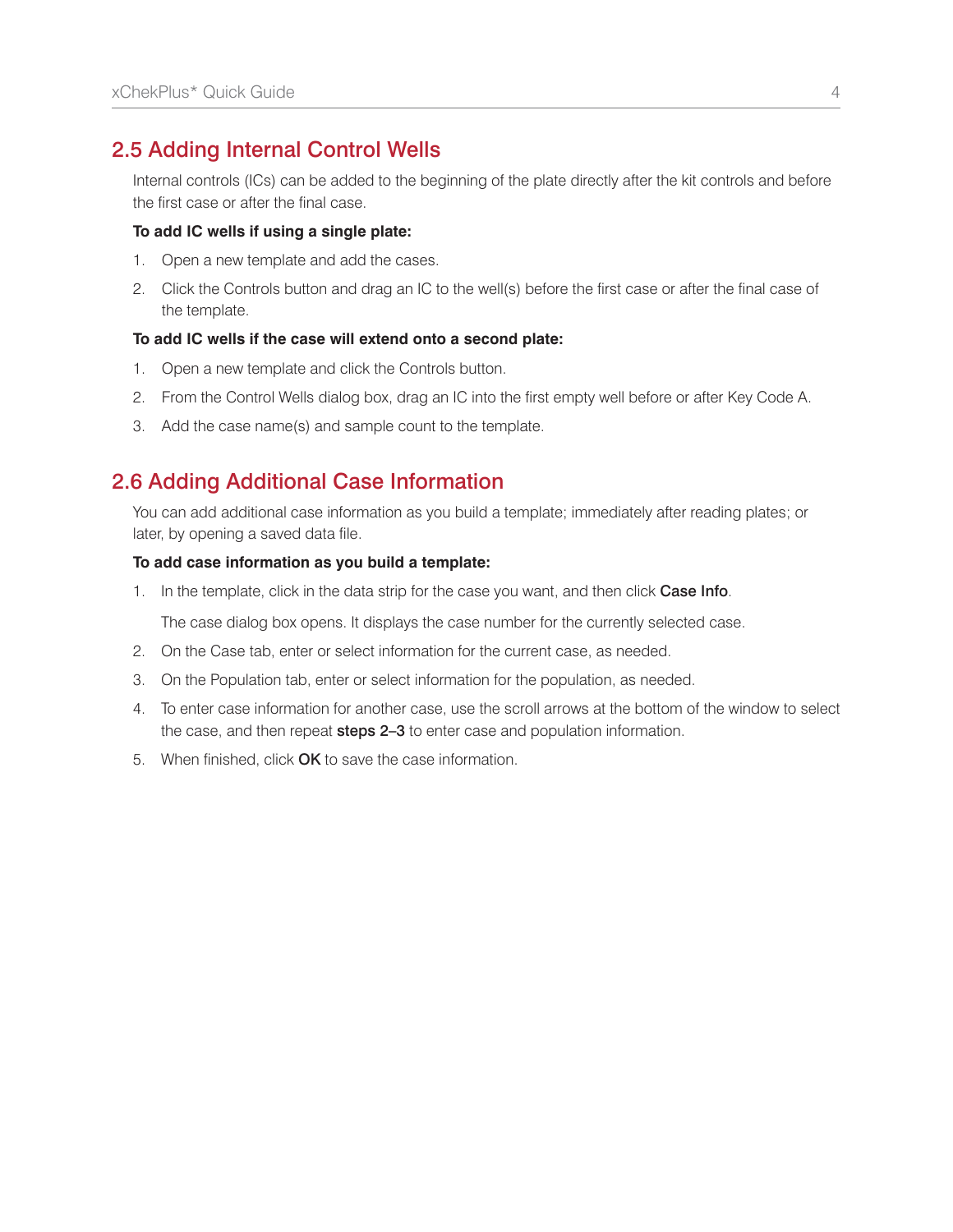### 2.7 Adding Animal Information to be displayed in the Bovine Pregnancy Report

The IDEXX Bovine Pregnancy Report allows for additional animal information.

#### **To add animal information to be displayed in the Bovine Pregnancy Report:**

1. When creating a bovine pregnancy template, double-click any cell for the first case.

The Animal Information Screen dialog box opens.

| $\times$<br><b>Animal Information Screen for - TEST</b>                                                                         |                  |                |               |                   |                        |                          |                                    |                         |                             |                 |        |
|---------------------------------------------------------------------------------------------------------------------------------|------------------|----------------|---------------|-------------------|------------------------|--------------------------|------------------------------------|-------------------------|-----------------------------|-----------------|--------|
| <b>Sample</b><br>$\pmb{\text{t}}$                                                                                               | Tube<br>$\sharp$ | Animal<br>ID1  | Animal<br>ID2 | Days<br>Post-Bred | Service<br><b>Type</b> |                          | <b>Optimum Calving</b><br>Interval | <b>Lactation</b><br>Nr. | Nr. of<br><b>Times Bred</b> | Days<br>in Mill | Add    |
|                                                                                                                                 |                  |                |               | o                 | Natural                | $\blacktriangledown$ 0   |                                    | o                       | $\mathbf{0}$                | ٥               | Delete |
| 2                                                                                                                               | $\overline{c}$   | $\overline{c}$ |               | 0                 | Natural                | $\mathbf{I}$ 0           |                                    | 0                       | $\theta$                    | 0               | Copy   |
| 3                                                                                                                               | 3                | 3              |               | 0                 | Natural                | $\blacktriangledown$     | 10                                 | 0                       | 0                           | 0               |        |
| 4                                                                                                                               | 4                | 4              |               | 0                 | Natural                | $\blacksquare$           | II o                               | 0                       | 0                           | 0               | Save   |
| 5                                                                                                                               | 5                | 5              |               | 0                 | Natural                | $\blacktriangledown$     | II o                               | 0                       | $\theta$                    | 0               |        |
| 6                                                                                                                               | 6                | 6              |               | 0                 | Natural                | $\overline{\phantom{a}}$ | ll o                               | $\theta$                | 0                           | 0               |        |
| 7                                                                                                                               | 7                | 7              |               | $\mathbf 0$       | Natural                | $\mathbf{r}$             | II o                               | 0                       | 0                           | 0               |        |
| 8                                                                                                                               | 8                | 8              |               | 0                 | Natural                | $\blacksquare$           | 10                                 | 0                       | 0                           | 0               |        |
| 9                                                                                                                               | 9                | 9              |               | 0                 | Natural                | $\overline{\phantom{a}}$ | II o                               | 0                       | 0                           | 0               |        |
| 10                                                                                                                              | 10               | 10             |               | $\overline{0}$    | Natural                | $\mathbf{v}$ 0           |                                    | 0                       | 0                           | 0               |        |
| $\blacktriangleleft$                                                                                                            |                  |                |               |                   |                        |                          |                                    |                         |                             |                 |        |
| Current Count<br>Target Count<br>10<br>10<br>* Days in Milk is defined as the number of days between calving and sampling date. |                  |                |               |                   |                        |                          |                                    |                         |                             |                 |        |

- 2. Add the information, as needed, by double clicking in the cell you want. The cursor will be active so you can enter additional information.
- 3. To add information for other samples in this case, click **Add** or arrow down to the next sample row and enter the information.
- 4. If some of the animal information is the same for all animals in the case, you can copy the information.
	- a. Enter the information for the first sample in the case, highlight the well containing the information to be copied and click Copy. You will see this message:"Do you want to copy the case sample data of the selected record to all other records?"
	- b. Click Yes. The information from this column is entered for all samples in the case.
- 5. When finished, click Save.
- 6. Repeat steps 1–5 for other cases in the template.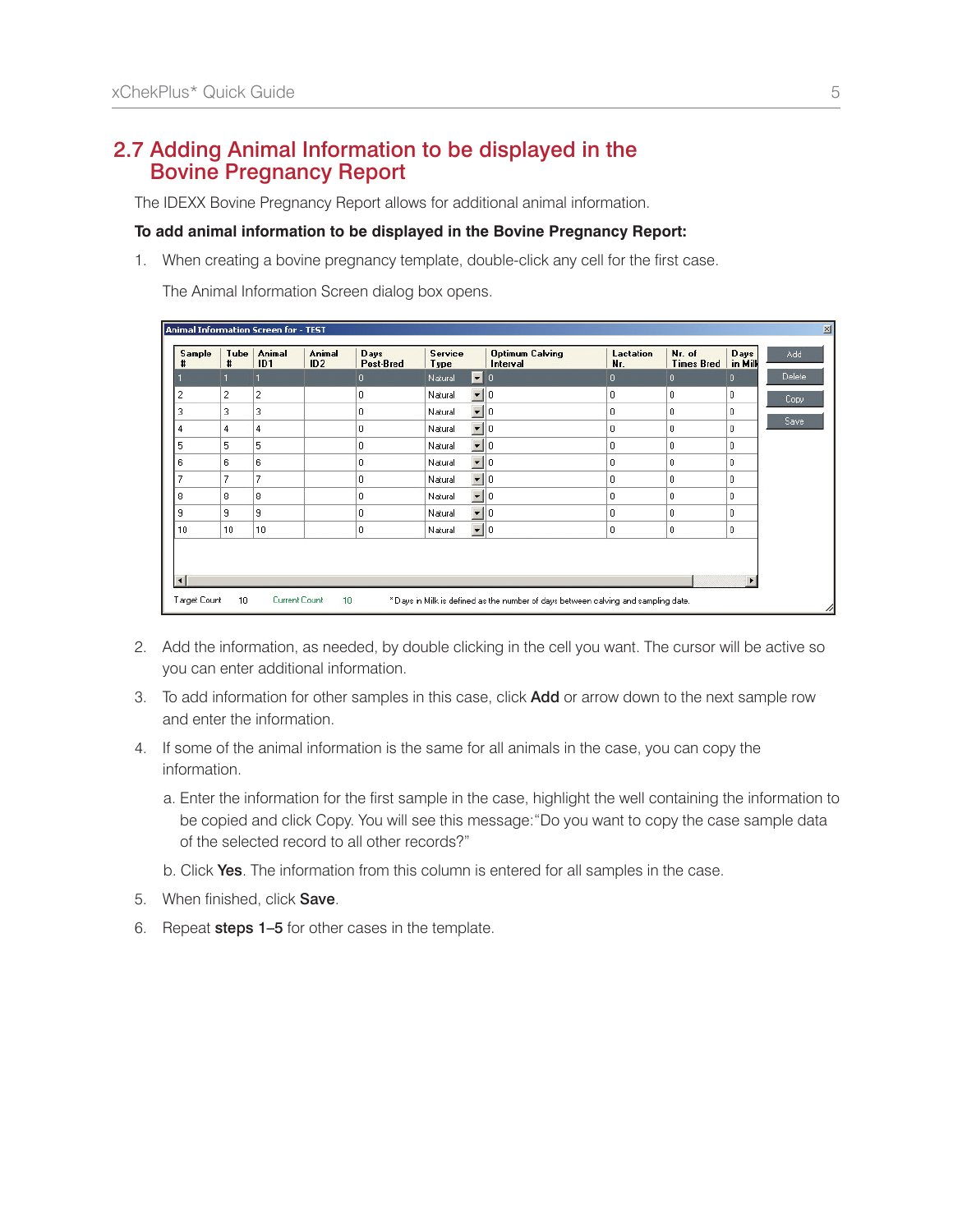# 3. Reading Plates and Saving Data

## 3.1 Reading Plates and Saving Data in the Database

#### **To read plates and save data in the xChekPlus\* database:**

- 1. Select File > Read.
- 2. Select an assay from the appropriate species tab.
- 3. Select the template you created for this test run, and then click Read.
- 4. Follow the on-screen prompts to load the plate (or plates) in the reader.

The xChekPlus software displays the results in the Test Results dialog box.

- 5. To save the data in the database, click **Save**  $\boxed{\Box}$  on the toolbar, or select File > Save.
- 6. To close the window, click the  $X$  in the upper right corner.

## 3.2 Saving Data Outside the Database

When test results are displayed in the Case View tab of the Test Results dialog box, you can save the results to an Excel\* file or to a .txt (text) file. For another option, see "Exporting Data to a Database."

#### **To save data outside the database:**

- 1. Confirm that the variables (columns) you want to be exported are displayed in case view. To deselect or select additional variables, click on the Variables button and make your modifications.
- 2. Select File > Save As.
- 3. In the Save As dialog box, select the location in which to save the file, enter a file name, and choose the file type (Excel 97-2003 Workbook or Text File).
- 4. Click Save.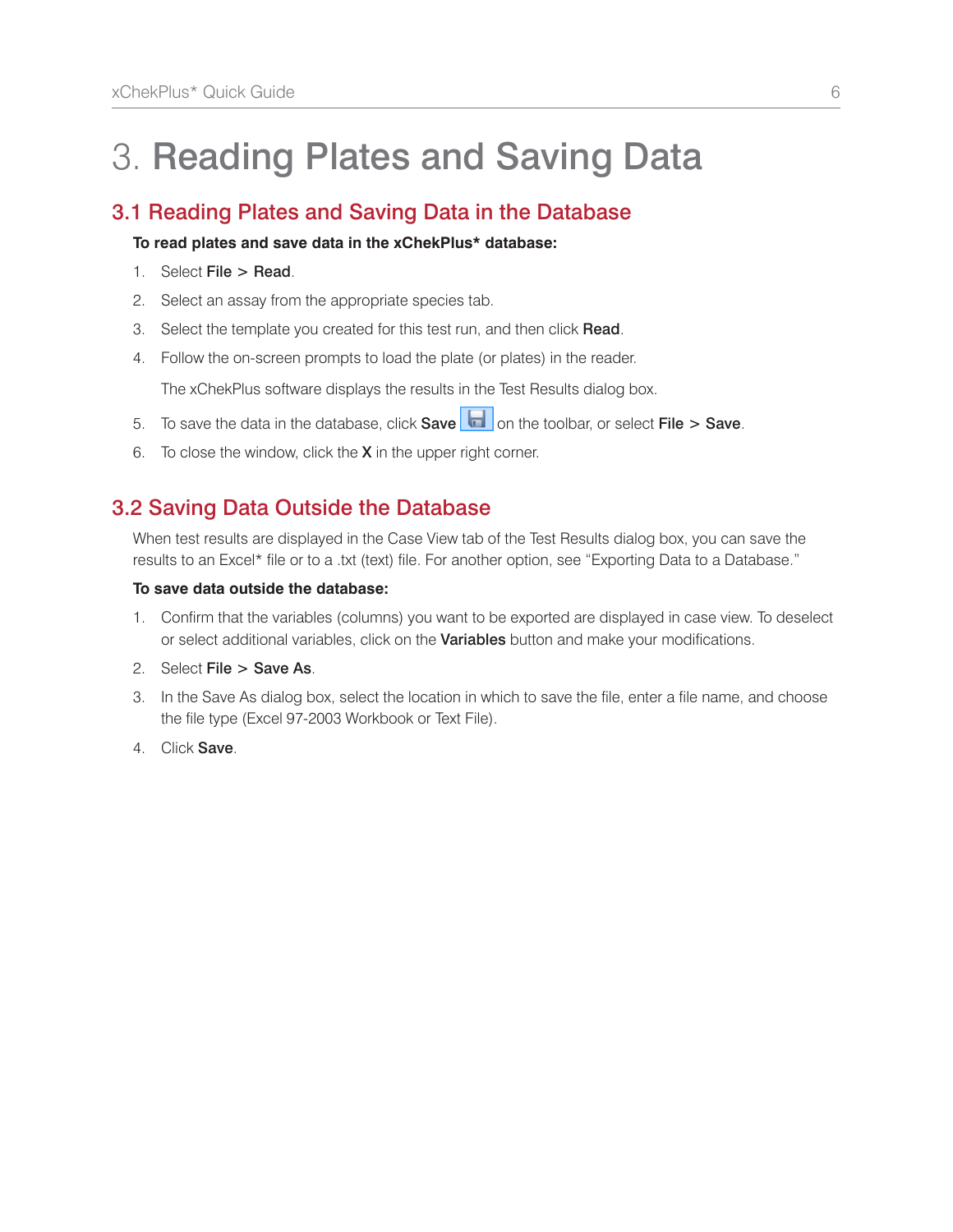### 3.3 Printing Data

From the Test Results dialog box you can print various views of the result data.

#### **To print data:**

- 1. Save the test results by clicking the **Save** icon. You cannot print result data until it has been saved.
- 2. In the Test Results dialog box, select the tab for the view you want to print.
- 3. Click Variables, choose the variables to include, and click OK.
- 4. Click Print  $\left|\frac{\mathbb{E}_{\mathbb{I}}}{\mathbb{I}_{\mathbb{I}}} \right|$  on the toolbar, or select File > Print.
- 5. In the Printout Options dialog box, select the type of printout from the list on the right, and then select from the available options.

Different options become available, depending on the printout.

- 6. Click OK to see a preview of the printout.
- 7. In the Preview window, click the **Print** button  $\mathbb{S}$  on the toolbar, and then click **Print** in the Print dialog box.
- 8. To close the Preview window, click the **X** in the upper right corner.

### 3.4 Retrieving and Viewing Saved Data

To retrieve saved data, you must specify filter criteria to retrieve the cases from the database and then select the cases from the search results list.

The filter criteria window is also used when you export a file and when you generate reports.

#### **To retrieve and view saved data:**

- 1. Select File > Open. The Filter Criteria window opens. It contains two tabs, Quick Search and Detailed Search.
- 2. Click All to clear any previous criteria.
- 3. On the Quick Search tab, enter a date, range of dates, case, or range of cases, or select the desired assay(s).
- 4. On the Detailed Search tab, specify additional criteria, as needed. Be sure to check the box for "Display Field in Selection List," so the information will be displayed in the next screen.
- 5. Click Find Cases.

A list of the cases found is displayed in the Select Cases dialog box.

6. Select the individual cases you want from the list and click OK.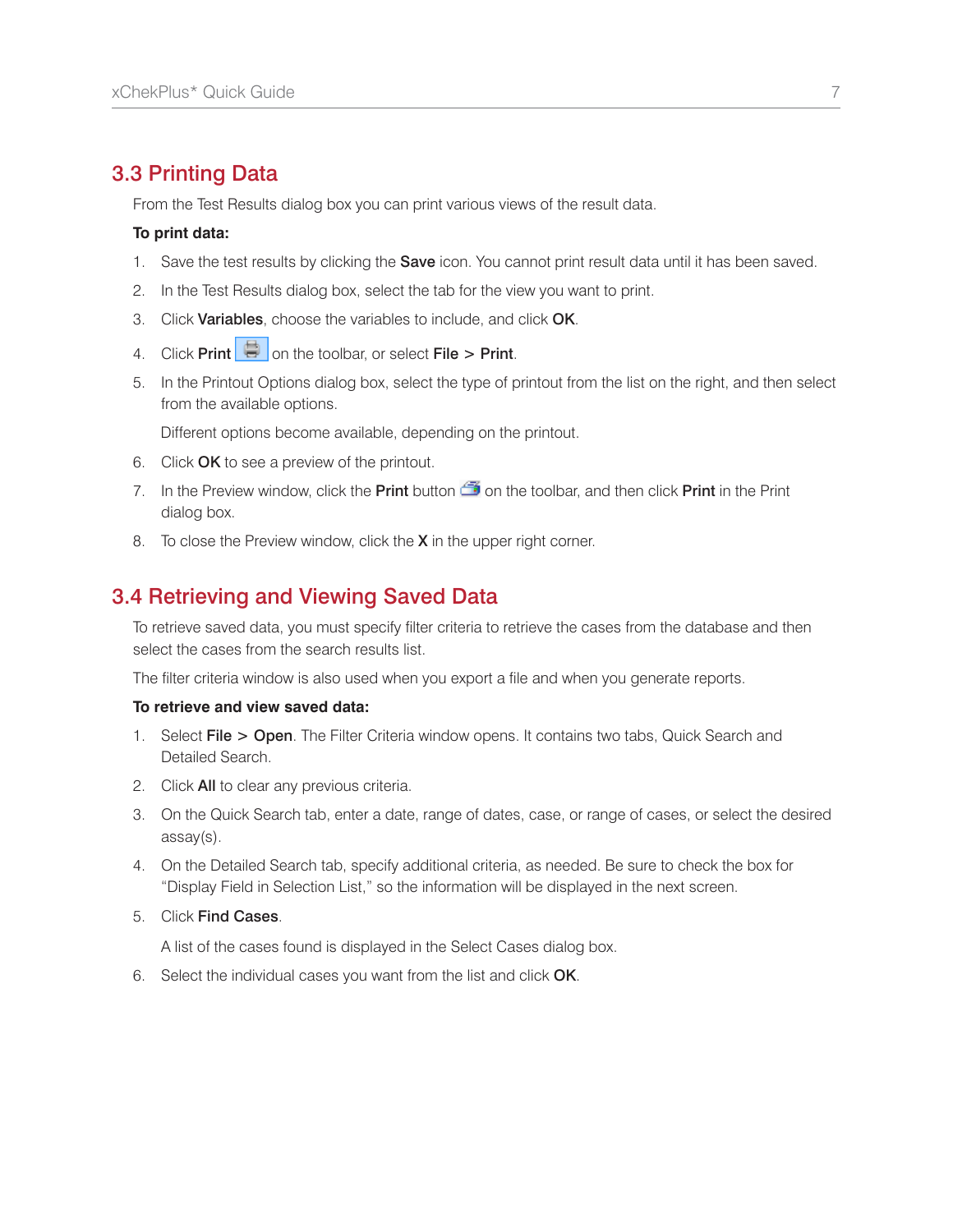# 4. Creating Internal Controls

The Internal Controls dialog box allows you to create or edit internal controls before using them in a template and it allows you to delete internal controls.

#### **To Create a New Internal Control:**

- 1. Choose Database > Internal Control from the menu bar. The Internal Controls dialog box opens.
- 2. Select the tab you want, and then click the **New** button. A new row with a default internal control code and name is added to the list.
- 3. Modify the default code and name in the Internal Control Code and Internal Control Name box, respectively.

Note: The internal control code has a maximum of eight characters which can consist of letters and numbers. The internal control name has a maximum of up to 20 characters and can be composed of letters, numbers or letters and numbers.

- 4. Click the Add button. The Assay Details dialog box opens.
- 5. Select the assays to which the internal controls will apply, and click the Select button. The assays are displayed in the Internal Control Details section. You

| Code<br><b>Name</b>                               |                   |                                                         |                       |       | New<br>Belas<br>Pontiac     |
|---------------------------------------------------|-------------------|---------------------------------------------------------|-----------------------|-------|-----------------------------|
| Internal Control Details<br>Internal Control Code |                   |                                                         | Internal Control Name |       | <b>Save</b><br><b>Cocol</b> |
| <b>Assay Name</b>                                 | <b>Assay Code</b> | SD                                                      | Mean                  |       | Siri.<br>Aus-<br>Dalera     |
| Aireau Details<br>Assay Short Code<br>SD.         |                   | Automatic Internal Control Warning<br><sup>C</sup> None |                       | C 15D | Saw <sub>1</sub><br>tire".  |
| Mean                                              |                   | $C$ 250                                                 |                       | 0.350 | <b>Cardel</b>               |

must select assays for each internal control you add.

#### Notes:

- To select multiple assays, hold down the CTRL key while selecting additional assays.
- To delete assays from the list in the Internal Controls dialog box, select the assay name, and then click the **Delete** button.
- 6. Click the Save button in the Internal Controls Details section to save the details.
- 7. Setting an internal control warning causes xChekPlus to display an alert if the internal control is outside of the specified SD range.

Type the SD and mean value in the SD and Mean box, respectively, in the Assay Details section.

This information is optional. Most users run the internal control 20–30 times before generating the SD and mean for the internal control. The xChekPlus software can retrieve the internal control data stored in the database and use it to calculate the mean and SD via the Criteria button.

- 8. Select None, SD1, SD2, or SD3 in the Automate Internal Control Warning section.
- 9. Click the **Save** button to save the details.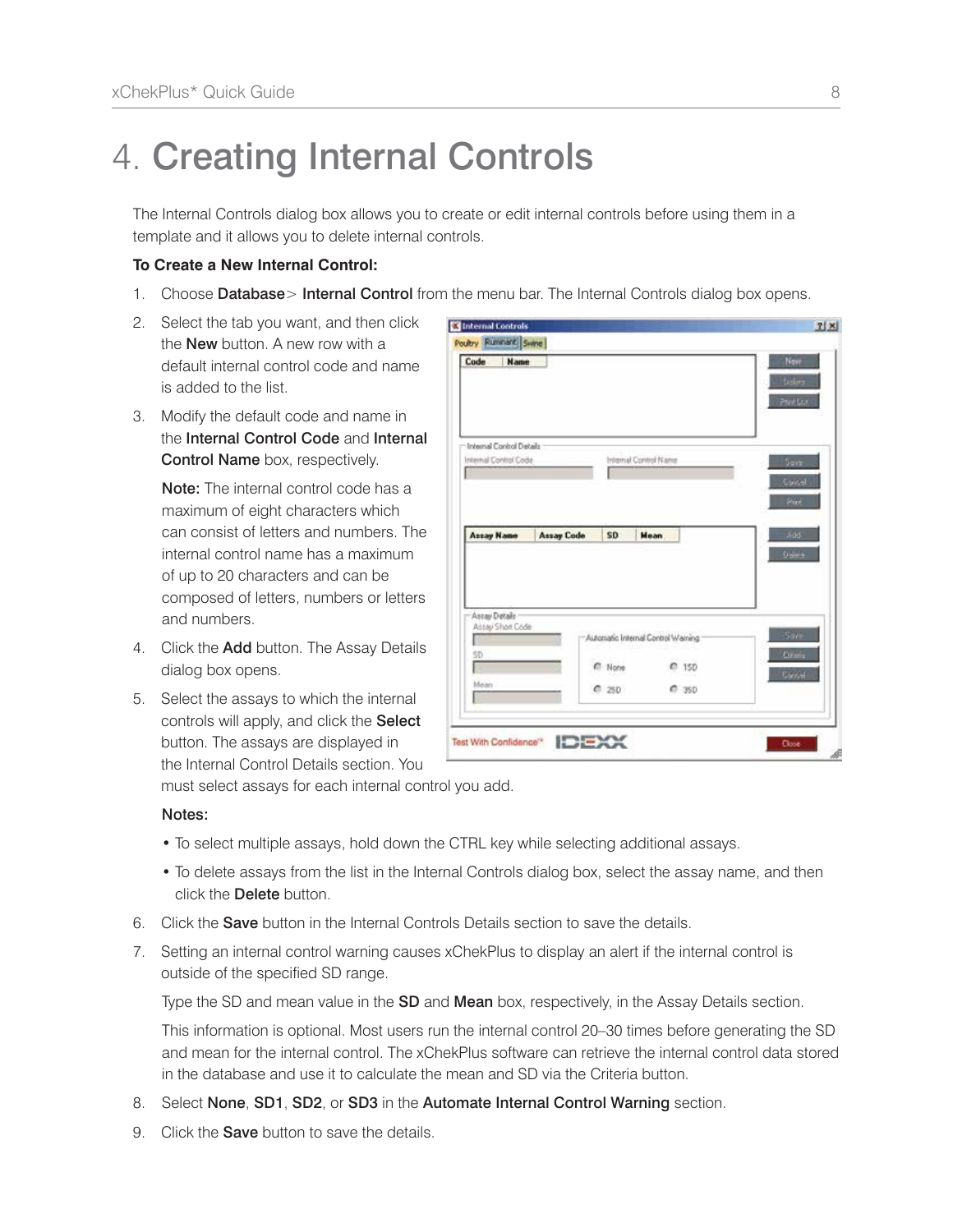## 5. Generating Reports

To run a report, you must first specify filter criteria to retrieve the cases from the database. xChekPlus\* software saves the filter criteria from report to report during the software session, so you can easily produce different reports for the same cases.

This section explains the basic steps needed to run most reports, and includes more detailed instructions for the Compare Case and the Internal Control Tracking reports. For information about all reports available in xChekPlus software, see the *xChekPlus User's Guide*.

## 5.1 Basic Steps for All Reports

#### **To generate a report:**

- 1. From the Reports menu, select the type of report you want. The Filter Criteria dialog box opens.
- 2. In the Filter Criteria dialog box, enter search criteria and then click Find Cases.
- 3. In the Select Cases dialog box, select the cases you want and then click Reports.
- 4. In the report options dialog box:
	- a. Select the Block Report and the Graph Report options you want to include in the report.
	- b. Click Variables to see the variables that will be included in the report by default; change the selections as needed and click OK.
	- c. Click OK to save the options. The report opens.
- 5. Click Print  $\tilde{\mathbf{I}}$  on the toolbar to print the report.
- 6. Click Export  $\mathbb{R}^n$  to save the report in any of these formats: .pdf, .xls, .doc, .rtf
- 7. To close the window, click the  $X$  in the upper right corner.

#### **To email any xChekPlus report directly from the report window:**

- 1. Click on the email icon  $\blacksquare$  in the report tool bar. The Save As dialog box opens.
- 2. Navigate to the location where you want to save the file, name the file, select the file type, and click **Save**.
- 3. An email message box opens with the report attached. Address the email and send.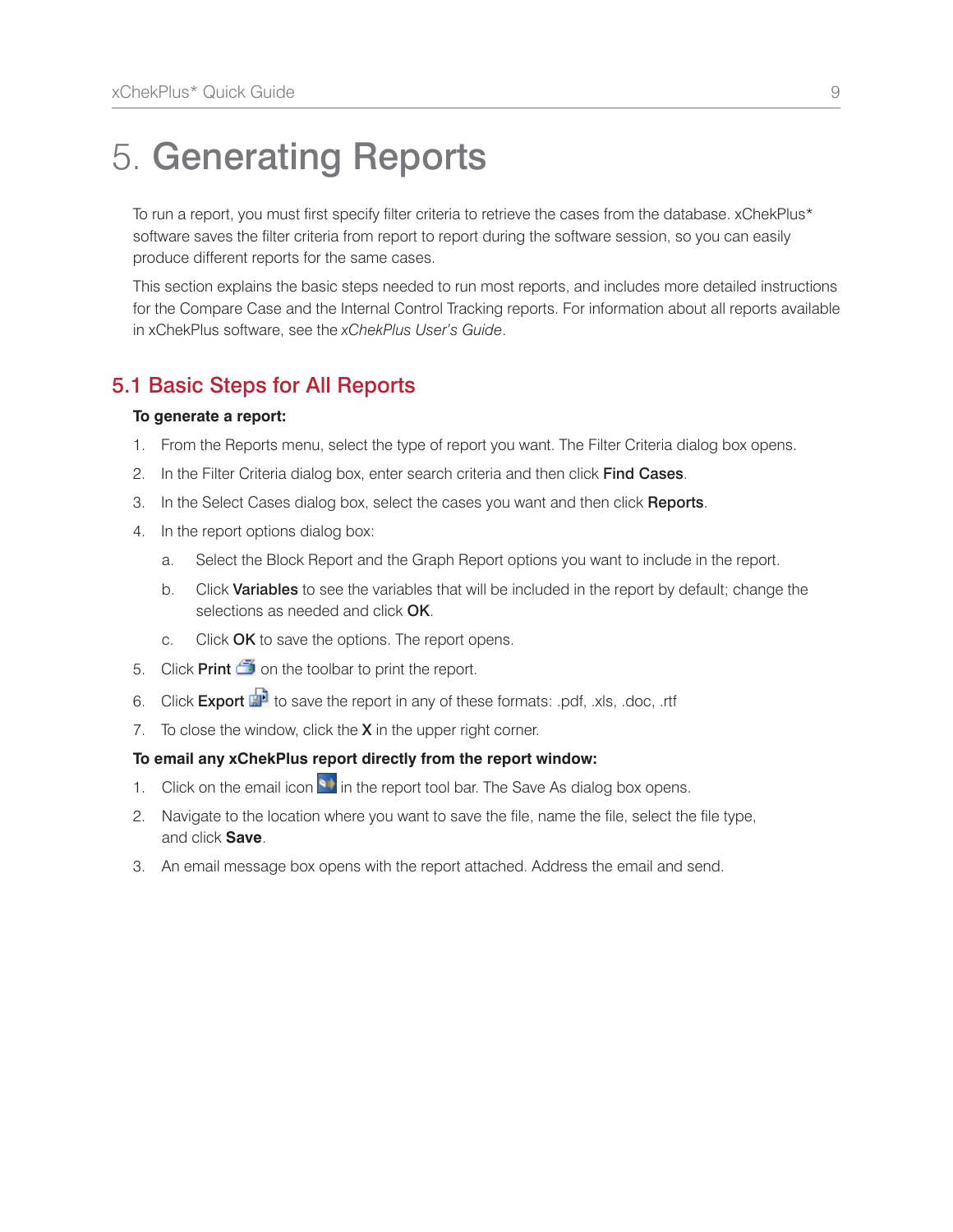## 5.2 The Compare Cases Report

In the Compare Cases report, multiple cases are grouped together for comparison. All the case components are printed first, followed by all of the graph components.

#### **To generate a Compare Cases Report:**

- 1. Follow steps 1-4 under "Basic Steps for All Reports."
- 2. Select the cases that you want to group together on the same page, and then click Grouping. Tip: Use SHIFT+click or CTRL+click to select multiple cases.
- 3. Repeat step 2 to group additional cases, until all cases have been grouped.
- 4. When finished, click Done. The report opens.
- 5. Click **Print**  $\mathbf{S}$  on the toolbar to print the report.
- 6. Click Export  $\mathbb{R}^n$  to save the report in any of these formats: .rpt, .pdf, .xls, .doc, .rtf
- 7. To close the window, click the  $X$  in the upper right corner.

## 5.3 The Internal Control Tracking Report

#### **To generate an Internal Control Tracking Report:**

- 1. From the Reports menu, select Internal Control Tracking Report.
- 2. In the Filter Criteria dialog box, enter the date range in which the controls were created, or delete the values in the date fields to include all dates.
- 3. Select the assay for which the controls were created, and then select the specific internal control code.
- 4. Click OK.
- 5. Select the Block Report and the Graph Report options you want to include in the report.
- 6. Click OK. The report opens.
- 7. Click Print  $\ddot{=}$  on the toolbar to print the report.
- 8. Click Export  $\mathbb{R}^n$  to save the report in any of these formats: .rpt, .pdf, .xls, .doc, .rtf
- 9. To close the window, click the  $X$  in the upper right corner.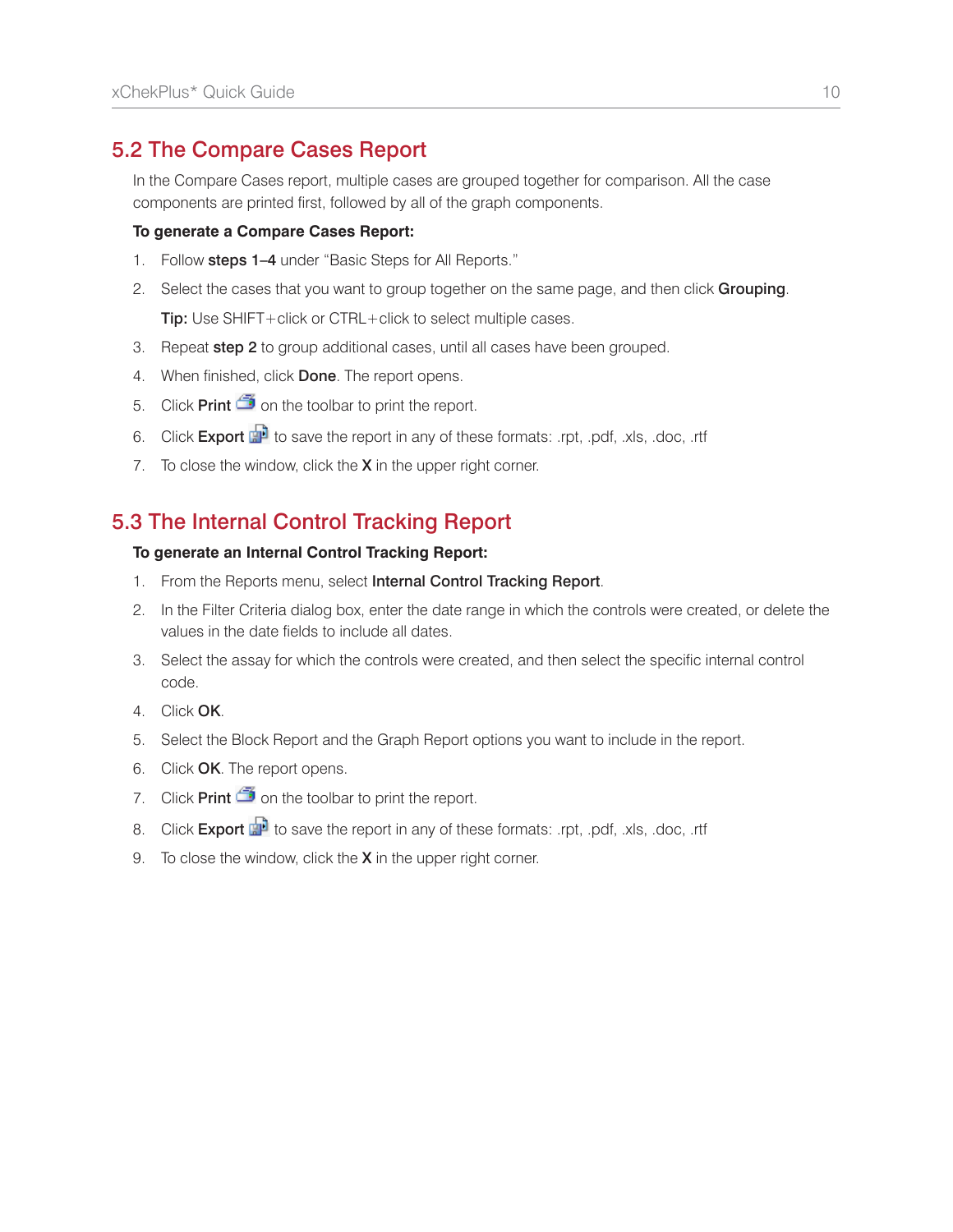# 6. Working with Databases

## 6.1 Exporting Data to a Database File

Exporting data is useful for transferring large amounts of data from one xChekPlus\* database to another.

#### **To export data to a database file:**

- 1. Select File > Export > Selected Cases.
- 2. In the Filter Criteria dialog box, enter search criteria and then click Find Cases.
- 3. In the Select Cases dialog box, select the cases to export and then click OK.
- 4. Select the location to save the exported data.
- 5. To save the data in a new database file, enter a unique file name, select MS SQL Server Compact Edition (\*.sdf) as the file type, and then click Save.

OR

To add the data to an existing database file, select the existing file and click Save. A message warns that the file exists and asks whether to overwrite or append the data. Click "**No**" to append the data instead of overwriting the data.

 IMPORTANT: If you click Yes, xChekPlus deletes all the existing data and replaces it with the newly exported data.

## 6.2 Importing Data into the Current Database

Importing lets you combine data from multiple xChekPlus databases.

**Tip:** If the file you want to import is on a USB flash drive, copy the file to your hard drive first, and then follow the steps below.

#### **To import a database file:**

- 1. Select File > Import. The Import dialog box opens.
- 2. Click Browse.
- 3. Select the database file you want to import (it will have a .sdf extension) and then click Open.

The Import dialog box displays a list of cases in the file.

4. If any of the case names match those in the database, select which version to keep.

| <b>X</b> Import  |             |                                                                  |                       | $\vert x \vert$ |
|------------------|-------------|------------------------------------------------------------------|-----------------------|-----------------|
| Source Database: |             | C:\Documents and Settings\ckerr\Desktop\PRRS for screen shot.sdf |                       | Browse          |
| <b>Case Name</b> | Assay       | <b>Date</b>                                                      | <b>Action</b>         | Import          |
| 52348B           | <b>PRRS</b> | 8/8/2003 12:00:00 AM                                             | Keep Old              | Cancel,         |
| 52348A           | <b>PRRS</b> | 8/8/2003 12:00:00 AM                                             | Keep Both<br>Keep Old |                 |
| 52348D           | PRRS        | 8/8/2003 12:00:00 AM Keep New                                    |                       |                 |
| 52348C           | <b>PRRS</b> | 8/8/2003 12:00:00 AM                                             | Keep Old ▼            |                 |

5. Click Import, and then click Yes to confirm.

The data from the imported database is appended to your current database.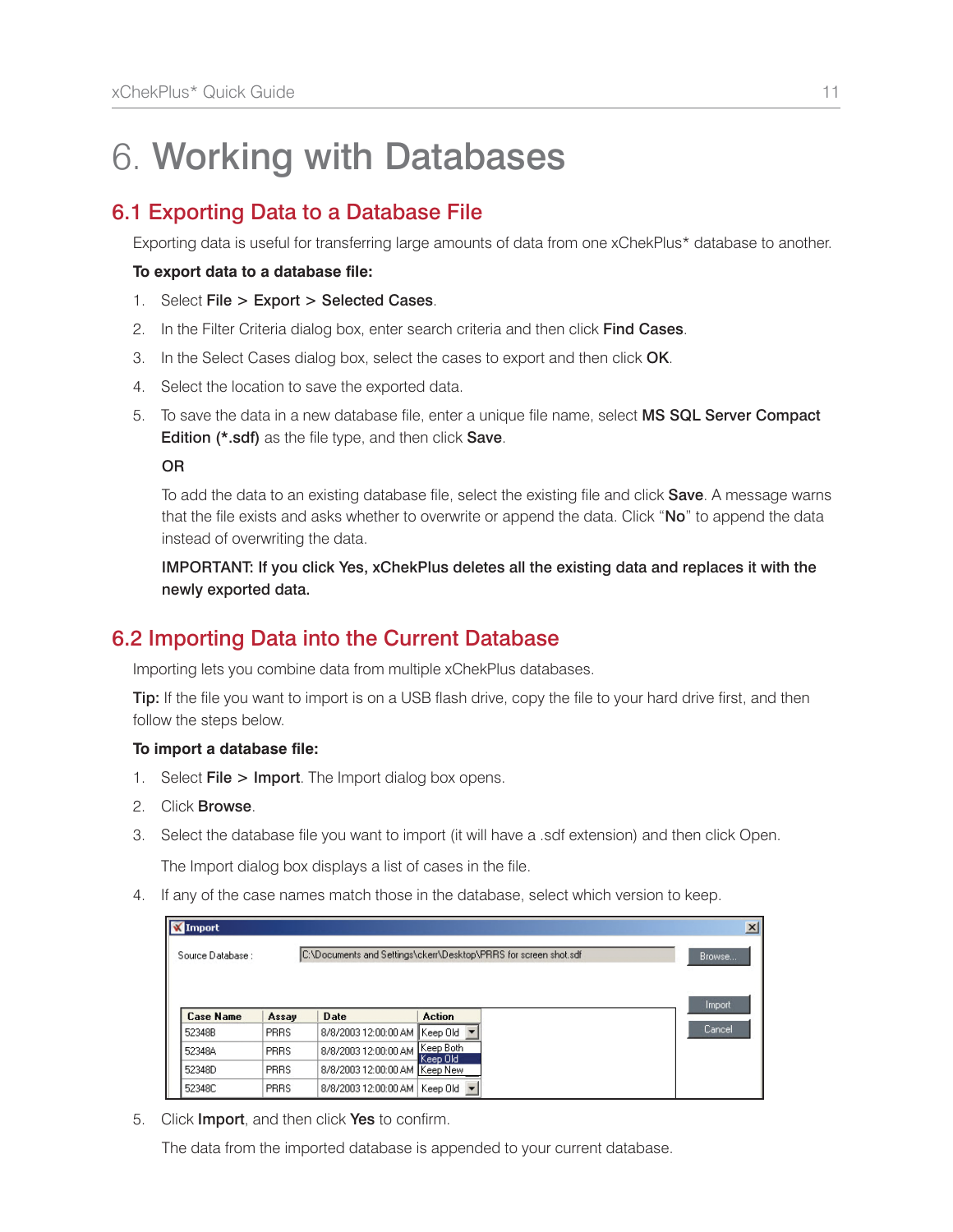## 6.3 Compressing (Zipping) a Database

You can compress a large database to a smaller size so that it fits onto a flash drive or can be sent by email.

#### **To compress a database file:**

- 1. Navigate to the database file you want to compress.
- 2. Right-click the database file name and select Send to > Compressed (zipped) folder.

 A compressed version of the database file, with a .zip extension, is created in the same folder as the original file. The original file is unchanged.

## 6.4 Extracting (Unzipping) a Database

To use a database that has been compressed, you must extract (unzip) the compressed file.

#### **To extract a compressed database file:**

- 1. Navigate to the compressed (zipped) database file.
- 2. Right-click the file name and select Extract All.
- 3. Follow the prompts. The extraction steps may vary depending on your operating system and extraction program.

# 7. Moving Data by Email

## 7.1 Exporting and Sending Data

To send data by email, you can always attach a database file to an email message. However, a quicker way is to use the xChekPlus\* "Export and Send" feature, which requires fewer steps.

#### **To export and send a database file:**

- 1. Select File > Export > Export and Send.
- 2. In the Filter Criteria dialog box, enter search criteria and then click Find Cases.
- 3. In the Select Cases dialog box, select the cases to export and then click OK.
- 4. In the Save As dialog box, navigate to the location where you want to save the exported data.
- 5. Enter a file name, select MS SQL Server Compact Edition (\*.sdf) as the file type, and then click Save.

 Your email application opens automatically and displays a blank email message with the compressed database file attached. The file has a .sdf.gz extension.

Note: An extraction program such as WinZip\* is needed to extract a .gz file.

6. Enter the recipient's email address, a subject, a message (if needed) and send the email.